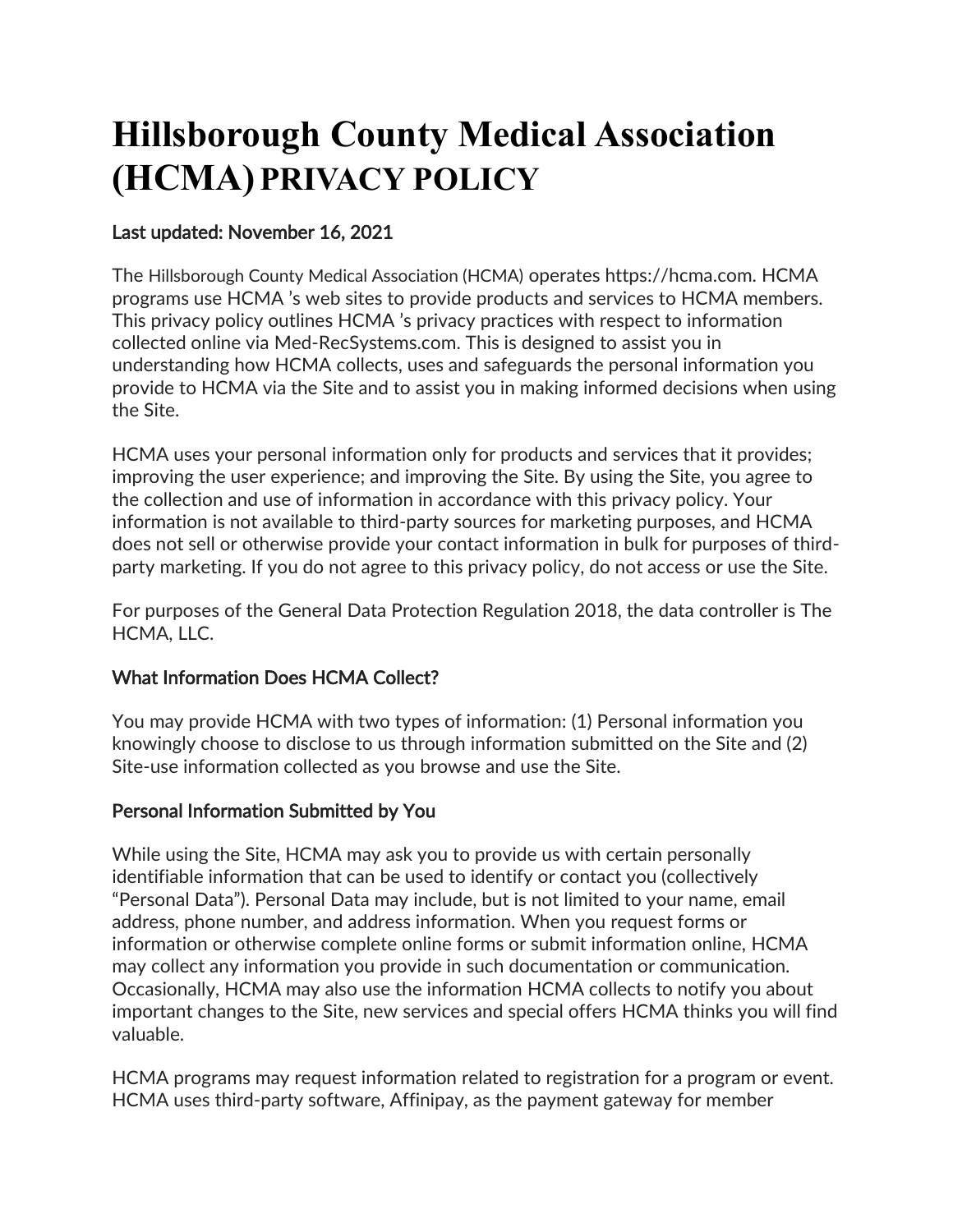registration or events. Wild Apricot provides the front end to that payment gateway, and everything is encrypted. HCMA does not store payment information in its system. HCMA may also request your professional and education information as part of the criteria for admission into HCMA programs. HCMA limits all information requested to the minimum required to provide its services. Access to the information that you provide is limited to HCMA staff, certain members of your HCMA Chapter.

# Log Data

Like many site operators, HCMA collects information that your browser sends whenever you visit the Site ("Log Data"). This Log Data may include information such as your computer's Internet Protocol ("IP") address, browser type, browser version, the pages of the Site that you visit, the time and date of your visit, the time spent on those pages and other statistics. If you access the Site via a mobile device, HCMA may also identify the type of device used, its operating system, and other configuration data. HCMA does not store fine location data for browser-based or device-based interactions, but HCMA may track the city or state that you are communicating from. HCMA uses this information internal to HCMA and HCMA Chapters only, and only for purposes of measuring the success of HCMA 's engagement efforts.

In addition, HCMA may use third party services such as Google Analytics that collect, monitor and analyze this information for purposes of improving HCMA 's webpages, customer experience, or products and services available to you.

# Information that you post on the Site

The Site provides the ability to post articles, blog entries, comments and documents. These entries may be pubic, or they may be restricted to a certain group of other registered users on the sites. HCMA may remove or retain the information that you post on the Site, and HCMA may retain them for a reasonable period for historical or archive purposes. Information that is posted on the Site is not integrated to or sent to other third-party sites. Information that is posted on the Site is generally available to either publicly available pages, or to member-restricted pages, depending on the Site. You should assume that any information that you post on the Site is accessible and available to other people. This may be other members, or it may be publicly available.

### **Communications**

HCMA may use your Personal Data to contact you with newsletters, marketing or promotional materials and other information that HCMA thinks you will find valuable.

# Third Party Software

HCMA utilizes third party software to provide its services. HCMA uses Wild Apricot, Affinipay, and Zoom as primary service providers. HCMA also uses various other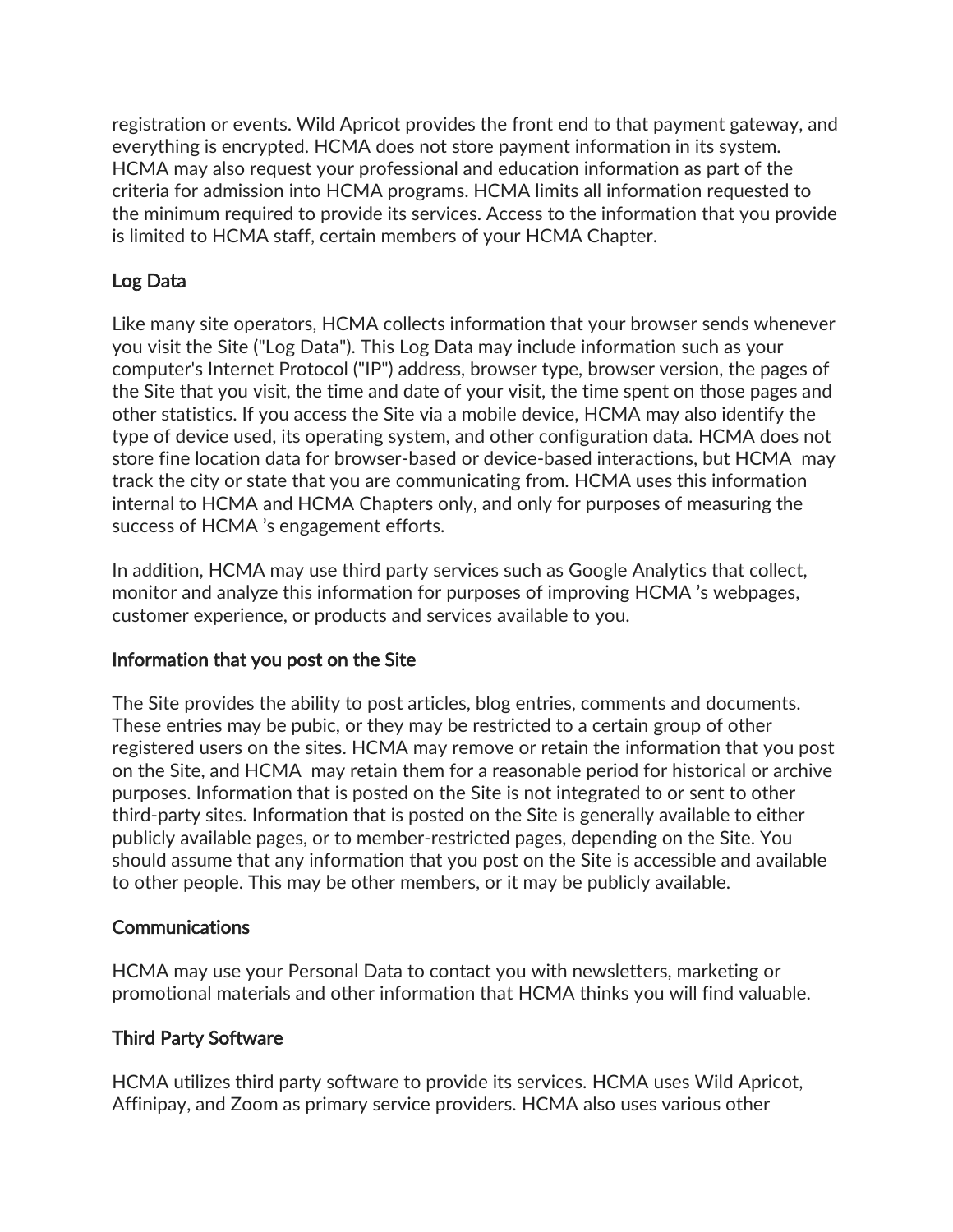commercially available tools to communicate with you and track the performance of HCMA services such as Zoom, MailChimp, Google Analytics, Google Tag Manager, SurveyMonkey, Qualtrics Google Drive, Google Documents, Google Sheets, and Google Forms. Wild Apricot's primary function is to provide association management software, allowing organizations to manage membership and events. Wild Apricot is also used to create and manage chapter and national websites. Affinipay Is the payment gateway. The privacy policies for these services are provided here as a reference:

- Affinipay privacy policy: https://affinipay.com/terms/privacy/
- Zoom privacy policy: https://zoom.us/privacy/
- Wild Apricot privacy policy: https://www.wildapricot.com/privacypolicy

### Cookies

Cookies are files with small amount of data, which may include an anonymous unique identifier. Cookies are sent to your browser from a web site and stored on your computer's hard drive.

Like many sites, HCMA uses "cookies" to collect information. You can instruct your browser to refuse all cookies or to indicate when a cookie is being sent. However, if you do not accept cookies, you may not be able to use some portions of the Site.

## Data Storage and Security

The security of your Personal Information is important to HCMA, but remember that no method of transmission over the Internet, or method of electronic storage, is 100% secure. While HCMA strives to use commercially acceptable means to protect your Personal Data, HCMA cannot guarantee its absolute security. HCMA uses physical, technical and administrative measures to safeguard the Personal Data that you provide. HCMA will retain your Personal Data for as long as you are a member, and for a reasonable period of time after your membership is no longer in effect or for a reasonable time after you have visited the Site. If you are in the European Union, Switzerland, or other regions with laws governing data collection and use, you acknowledge that HCMA may transfer, process and store your Personal Data in the United States and other countries, the privacy laws of which may be considered less strict than those of your region.

### What About Other Web Sites Linked to the Site?

HCMA is not responsible for the practices employed by Web sites linked to or from its Site nor the information or content contained therein. Often links to other Web sites are provided solely as pointers to information on topics that may be useful to the users of the Site. Please remember that when you use a link to go from the Site to another Web site, this privacy policy is no longer in effect. Your browsing and interaction on any other Web site, including Web sites which have a link to the Site, is subject to that Web site's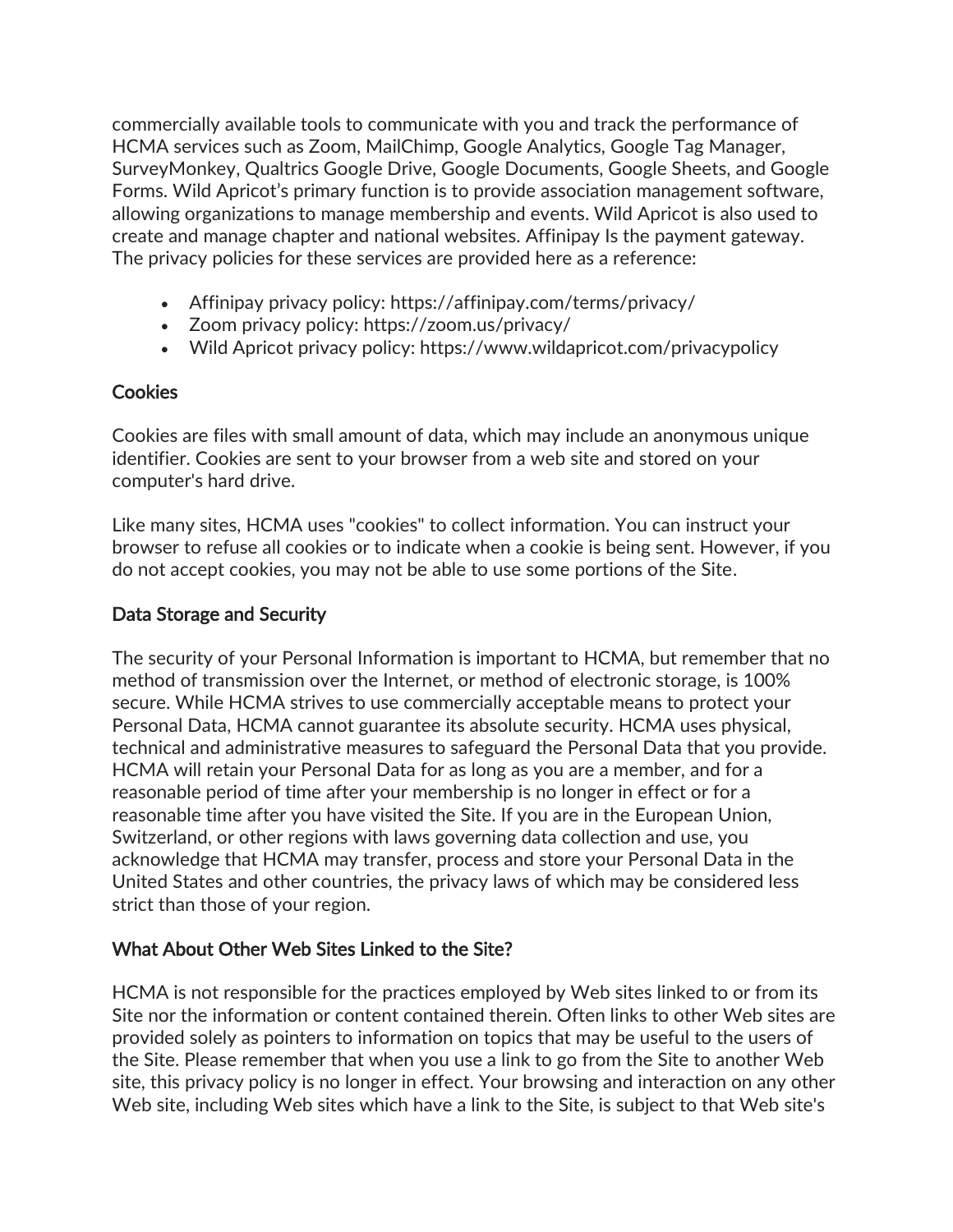own rules and policies. Please read over those rules and policies before proceeding. If HCMA becomes aware of a data breach that is likely to result in a risk for the rights and freedoms of individuals, HCMA will notify you within 72 hours of first having become aware of the breach. Notwithstanding the foregoing, HCMA provides the Site "as is" without any express or implied warranty of any kind, including warranties of merchantability, reliability, or fitness for a purpose.

#### Privacy of Minors

HCMA does not knowingly collect information from anyone under the age of 18. To access or use the Site you must be 18 years of age or older and, if under 18, or the age of majority in your jurisdiction, your use of the Site must be under the supervision of a parent or guardian. If you become aware that a child has provided HCMA with Personal Data without parental consent, please contact us at Admin@Med-RecSystems.com. If HCMA becomes aware that a child under 18 has provided us with Personal Data without parental consent, HCMA will remove such information and terminate the child's account.

### Your Rights

In accordance with applicable privacy law, you have the following rights in respect of your Personal Data that HCMA holds:

Right of Access and Portability. The right to obtain access to your Personal Data along with certain information, and to receive that Personal Data in a commonly used format and to have it ported to another data controller.

Right to Rectification. The right to obtain rectification of your Personal Data without undue delay where that Personal Data is inaccurate or incomplete.

Right to Erasure. The right to obtain the erasure of your Personal Data without undue delay in certain circumstances, such as where the Personal Data is no longer necessary in relation to the purposes for which it was collected or processed.

Right to Restriction. The right to obtain the restriction of the processing undertaken by us on your Personal Data in certain circumstances, such as where the accuracy of the Personal Data is contested by you, for a period enabling us to verify the accuracy of that Personal Data.

Right to Object. The right to object, on grounds relating to your situation, to the processing of your Personal Data, and to object to processing of your Personal Data for direct marketing purposes, to the extent it is related to such direct marketing.

You have the right to request that HCMA does not process your personally identifiable information for marketing purposes. You can exercise your right to prevent such processing by contacting us at Admin@Med-RecSystems.com. Please note that HCMA